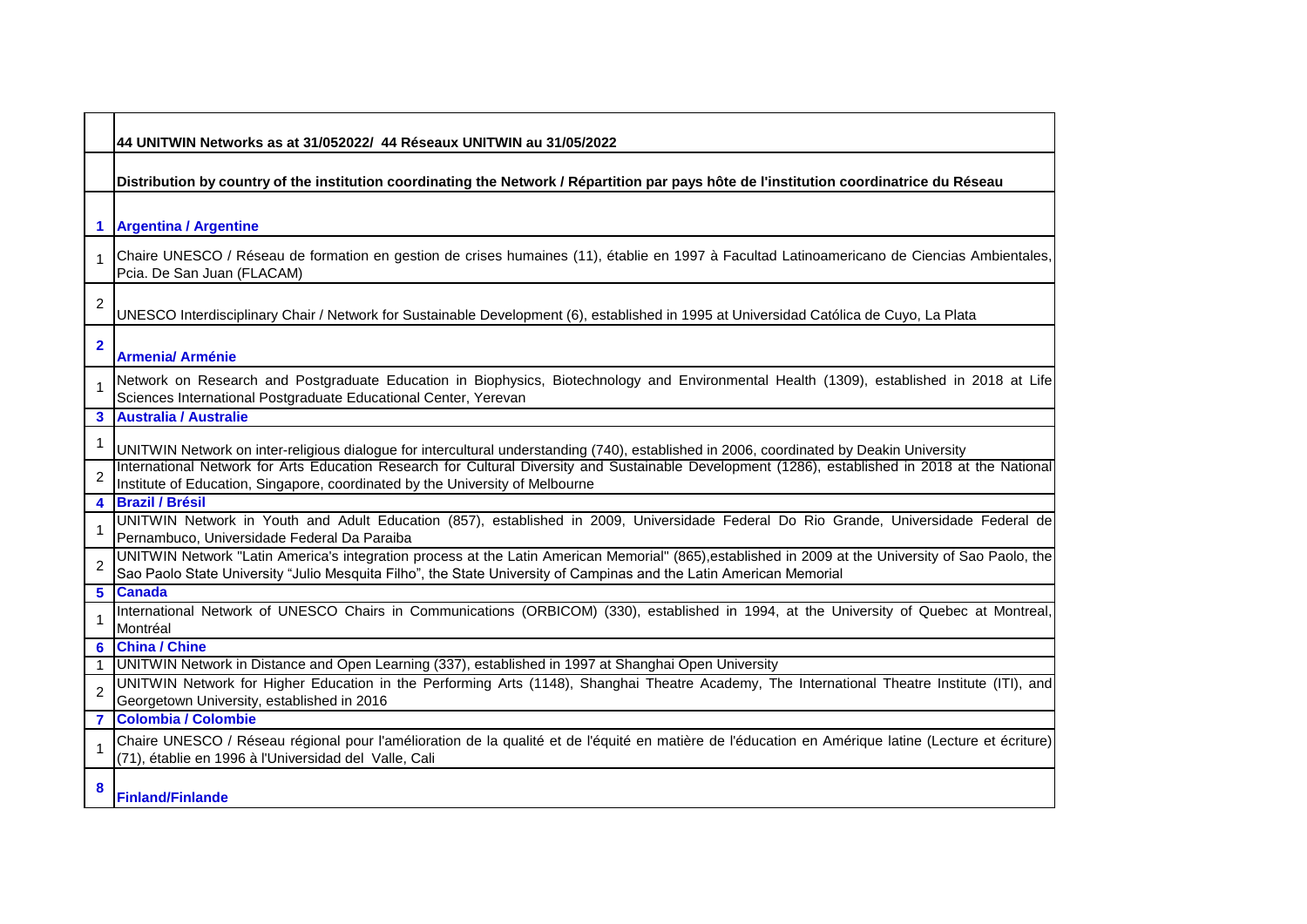|                 | Network on Teacher Education for Social Justice and Diversity in Education (1293), established in 2018 at the University of Lapland, Rovaniemi                                                                                        |
|-----------------|---------------------------------------------------------------------------------------------------------------------------------------------------------------------------------------------------------------------------------------|
| $\overline{9}$  | <b>France</b>                                                                                                                                                                                                                         |
| 1               | RIIFADEL Chaire UNESCO / Réseau international en ingénierie de la formation appliquée au développement local / Ressources humaines<br>Formation des cadres (89), établie en 1998 Université de Toulouse 1, Toulouse                   |
| $\overline{2}$  | Chaire UNESCO / Réseau en architecture de terre Cultures constructives et développement durable (90), établie en 1998 à l'Ecole d'Architecture de<br>Grenoble, Grenoble                                                               |
| 3 <sup>1</sup>  | Réseau international « Culture tourisme développement» (594), établi en 2002 à l'Université Paris I Panthéon Sorbonne, Paris                                                                                                          |
|                 | 4 Réseau « Campus numérique de systèmes complexes » (1068), établi en 2014 aux Universités du Havre et de Strasbourg                                                                                                                  |
|                 | 10 Gabon                                                                                                                                                                                                                              |
|                 | Réseau "Bantuphonie: langues en danger, savoirs endogènes et biodiversité » (1306), établi en 2018 à l'Université Omar Bongo                                                                                                          |
|                 | 11 Germany/Allemagne                                                                                                                                                                                                                  |
| 1               | Network for the protection of Cultural Property against Illicit Trafficking in the Middle East and North Africa Region (1348), established in 2018 at<br><b>Heidelberg University</b>                                                 |
| $\overline{c}$  | Network on Education for Sustainable Development and Social Transformation (1478), established in 2021 at Leuphana University of Lueneburg                                                                                            |
| 12 <sub>2</sub> | <b>Greece / Grèce</b>                                                                                                                                                                                                                 |
| 1               | UNESCO Chair/ International Network of Water-Environment Centres for the Balkans on "Sustainable Management on Water and Conflict Resolution"<br>(618), established in 2003 at the Aristotle University of Thessaloniki, Thessaloniki |
| 13              | <b>Italy/Italie</b>                                                                                                                                                                                                                   |
|                 | Network on International Cooperation and Development (1114), established in 2015 at the University of Pavia and the University of Bethlehem<br>University                                                                             |
| $\overline{2}$  | Network on "Green Chemistry Excellence from the Baltic Sea to the Mediterranean and Beyond" (1225), established in 2017 at the Politecnico di<br>Milano                                                                               |
| 14              | Japan / Japon                                                                                                                                                                                                                         |
| $\mathbf{1}$    | UNITWIN-UNESCO/KU/ICL Landslide, Earthquake and Water-related Disaster Risk Management for Society and the Environment Cooperation<br>Programme (605), established in 2003 at Kyoto University, Kyoto                                 |
| $\overline{2}$  | Network "Africa-Asia University Dialogue for Educational Development (A-A Dialogue)" (1136), established in 2016 at Hiroshima University                                                                                              |
| 15              | <b>Mexico/Mexique</b>                                                                                                                                                                                                                 |
| $\mathbf 1$     | International Network on Gender, Media and ICTs (1123), established in 2015, coordinated by the National Autonomous University of Mexico                                                                                              |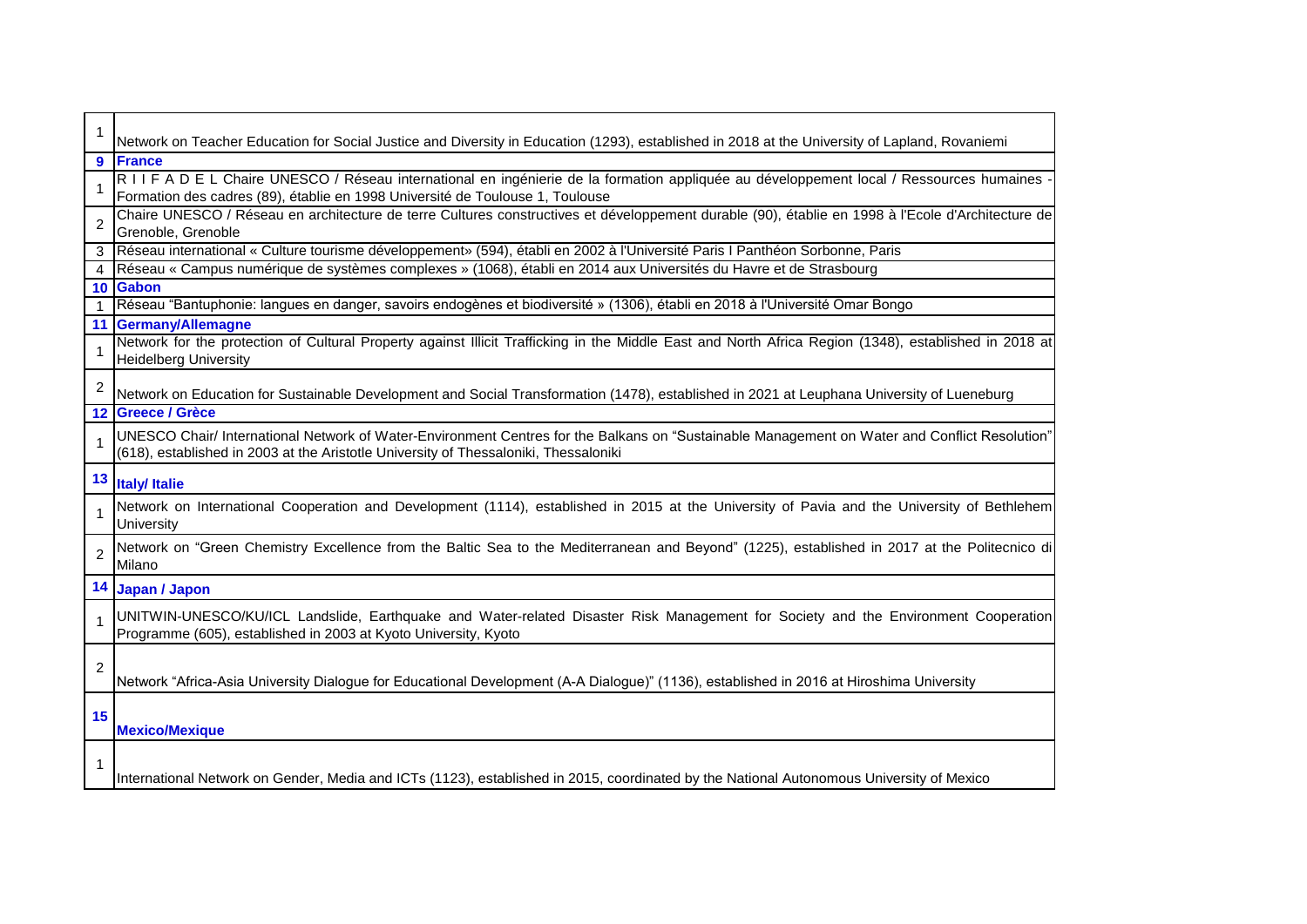| <b>New Zealand/Nouvelle Zélande</b><br>Network on Science for Pacific Small Island Developing States (1310), established in 2018 at Massey University<br>17 Poland/Pologne<br>Réseau international pour l'accompagnement à l'orientation des personnes tout au long de la vie vers le travail décent et le développement durable<br>(1251), établi en 2017 à l'Université de Wroclaw<br>18 Republic of Korea/République de Corée<br>UNITWIN Network on Capacity Building of Sustainable Development in Developing countries in the Asian Region (764) established in 2007 at<br><b>Handong University</b><br>The International Network for Women's Empowerment through ICT Skills and Leadership Education (1100) established in 2015 at Sookmyung<br>Women's University<br>International Network on Sharing Knowledge and Experiences of Distance Education in Higher Education (1200) established in 2017 at the Korea<br>National Open University (KNOU)<br>UNITWIN Cooperation Programme for Quality Teacher Education (1349) estabished in 2019 at Korean National University<br>19 Russian Federation / Fédération de Russie<br>UNESCO Chair / Network in Technical and Vocational Education and Training (TVET) (184), established in 1996 at the International Centre of<br><b>Educational Systems, Moscow</b><br>International UNESCO Chair / Network on Transfer of Technologies for Sustainable Development (TTSD) (203), established in 1993 at the<br>International Centre for Educational Systems, Moscow<br>Pedagogical University of Russia, St. Petersburg<br>UNITWIN Network in Water Resources (870), established in 2009 at Irkutsk State University, Irkutsk<br><b>Spain / Espagne</b><br>UNITWIN - The "Wise Coastal Practices For Sustainable Human Development, Europe Region" (WICOP-EUROPE) Network (588), established in<br>2002 at the University of Cádiz, Puerto Real, Cádiz<br>UNITWIN Cooperation Programme on Media and Information Literacy and Intercultural Dialogue (953), established in 2011 at the Autonomous<br>University of Barcelona<br>UNESCO-UNU-ACUP-GUNI (Global University Network for Innovation) (1095), established in 2015 at The Global University Network for Innovation,<br>Barcelona<br>21 Uganda /Ouganda |                |                                                                                                                                           |
|---------------------------------------------------------------------------------------------------------------------------------------------------------------------------------------------------------------------------------------------------------------------------------------------------------------------------------------------------------------------------------------------------------------------------------------------------------------------------------------------------------------------------------------------------------------------------------------------------------------------------------------------------------------------------------------------------------------------------------------------------------------------------------------------------------------------------------------------------------------------------------------------------------------------------------------------------------------------------------------------------------------------------------------------------------------------------------------------------------------------------------------------------------------------------------------------------------------------------------------------------------------------------------------------------------------------------------------------------------------------------------------------------------------------------------------------------------------------------------------------------------------------------------------------------------------------------------------------------------------------------------------------------------------------------------------------------------------------------------------------------------------------------------------------------------------------------------------------------------------------------------------------------------------------------------------------------------------------------------------------------------------------------------------------------------------------------------------------------------------------------------------------------------------------------------------------------------------------------------------------------------------------|----------------|-------------------------------------------------------------------------------------------------------------------------------------------|
|                                                                                                                                                                                                                                                                                                                                                                                                                                                                                                                                                                                                                                                                                                                                                                                                                                                                                                                                                                                                                                                                                                                                                                                                                                                                                                                                                                                                                                                                                                                                                                                                                                                                                                                                                                                                                                                                                                                                                                                                                                                                                                                                                                                                                                                                     | 16             |                                                                                                                                           |
|                                                                                                                                                                                                                                                                                                                                                                                                                                                                                                                                                                                                                                                                                                                                                                                                                                                                                                                                                                                                                                                                                                                                                                                                                                                                                                                                                                                                                                                                                                                                                                                                                                                                                                                                                                                                                                                                                                                                                                                                                                                                                                                                                                                                                                                                     | 1              |                                                                                                                                           |
|                                                                                                                                                                                                                                                                                                                                                                                                                                                                                                                                                                                                                                                                                                                                                                                                                                                                                                                                                                                                                                                                                                                                                                                                                                                                                                                                                                                                                                                                                                                                                                                                                                                                                                                                                                                                                                                                                                                                                                                                                                                                                                                                                                                                                                                                     |                |                                                                                                                                           |
|                                                                                                                                                                                                                                                                                                                                                                                                                                                                                                                                                                                                                                                                                                                                                                                                                                                                                                                                                                                                                                                                                                                                                                                                                                                                                                                                                                                                                                                                                                                                                                                                                                                                                                                                                                                                                                                                                                                                                                                                                                                                                                                                                                                                                                                                     |                |                                                                                                                                           |
|                                                                                                                                                                                                                                                                                                                                                                                                                                                                                                                                                                                                                                                                                                                                                                                                                                                                                                                                                                                                                                                                                                                                                                                                                                                                                                                                                                                                                                                                                                                                                                                                                                                                                                                                                                                                                                                                                                                                                                                                                                                                                                                                                                                                                                                                     | 1              |                                                                                                                                           |
|                                                                                                                                                                                                                                                                                                                                                                                                                                                                                                                                                                                                                                                                                                                                                                                                                                                                                                                                                                                                                                                                                                                                                                                                                                                                                                                                                                                                                                                                                                                                                                                                                                                                                                                                                                                                                                                                                                                                                                                                                                                                                                                                                                                                                                                                     |                |                                                                                                                                           |
|                                                                                                                                                                                                                                                                                                                                                                                                                                                                                                                                                                                                                                                                                                                                                                                                                                                                                                                                                                                                                                                                                                                                                                                                                                                                                                                                                                                                                                                                                                                                                                                                                                                                                                                                                                                                                                                                                                                                                                                                                                                                                                                                                                                                                                                                     |                |                                                                                                                                           |
|                                                                                                                                                                                                                                                                                                                                                                                                                                                                                                                                                                                                                                                                                                                                                                                                                                                                                                                                                                                                                                                                                                                                                                                                                                                                                                                                                                                                                                                                                                                                                                                                                                                                                                                                                                                                                                                                                                                                                                                                                                                                                                                                                                                                                                                                     | $\overline{2}$ |                                                                                                                                           |
|                                                                                                                                                                                                                                                                                                                                                                                                                                                                                                                                                                                                                                                                                                                                                                                                                                                                                                                                                                                                                                                                                                                                                                                                                                                                                                                                                                                                                                                                                                                                                                                                                                                                                                                                                                                                                                                                                                                                                                                                                                                                                                                                                                                                                                                                     | 3              |                                                                                                                                           |
|                                                                                                                                                                                                                                                                                                                                                                                                                                                                                                                                                                                                                                                                                                                                                                                                                                                                                                                                                                                                                                                                                                                                                                                                                                                                                                                                                                                                                                                                                                                                                                                                                                                                                                                                                                                                                                                                                                                                                                                                                                                                                                                                                                                                                                                                     |                |                                                                                                                                           |
|                                                                                                                                                                                                                                                                                                                                                                                                                                                                                                                                                                                                                                                                                                                                                                                                                                                                                                                                                                                                                                                                                                                                                                                                                                                                                                                                                                                                                                                                                                                                                                                                                                                                                                                                                                                                                                                                                                                                                                                                                                                                                                                                                                                                                                                                     |                |                                                                                                                                           |
|                                                                                                                                                                                                                                                                                                                                                                                                                                                                                                                                                                                                                                                                                                                                                                                                                                                                                                                                                                                                                                                                                                                                                                                                                                                                                                                                                                                                                                                                                                                                                                                                                                                                                                                                                                                                                                                                                                                                                                                                                                                                                                                                                                                                                                                                     |                |                                                                                                                                           |
|                                                                                                                                                                                                                                                                                                                                                                                                                                                                                                                                                                                                                                                                                                                                                                                                                                                                                                                                                                                                                                                                                                                                                                                                                                                                                                                                                                                                                                                                                                                                                                                                                                                                                                                                                                                                                                                                                                                                                                                                                                                                                                                                                                                                                                                                     | $\overline{2}$ |                                                                                                                                           |
|                                                                                                                                                                                                                                                                                                                                                                                                                                                                                                                                                                                                                                                                                                                                                                                                                                                                                                                                                                                                                                                                                                                                                                                                                                                                                                                                                                                                                                                                                                                                                                                                                                                                                                                                                                                                                                                                                                                                                                                                                                                                                                                                                                                                                                                                     | 3              | UNITWIN Network of Pedagogical Education: the Multicultural Dialogue Cooperation Programme (720), established in 2006 et the Herzen State |
|                                                                                                                                                                                                                                                                                                                                                                                                                                                                                                                                                                                                                                                                                                                                                                                                                                                                                                                                                                                                                                                                                                                                                                                                                                                                                                                                                                                                                                                                                                                                                                                                                                                                                                                                                                                                                                                                                                                                                                                                                                                                                                                                                                                                                                                                     | 4              |                                                                                                                                           |
|                                                                                                                                                                                                                                                                                                                                                                                                                                                                                                                                                                                                                                                                                                                                                                                                                                                                                                                                                                                                                                                                                                                                                                                                                                                                                                                                                                                                                                                                                                                                                                                                                                                                                                                                                                                                                                                                                                                                                                                                                                                                                                                                                                                                                                                                     | 20             |                                                                                                                                           |
|                                                                                                                                                                                                                                                                                                                                                                                                                                                                                                                                                                                                                                                                                                                                                                                                                                                                                                                                                                                                                                                                                                                                                                                                                                                                                                                                                                                                                                                                                                                                                                                                                                                                                                                                                                                                                                                                                                                                                                                                                                                                                                                                                                                                                                                                     | 1              |                                                                                                                                           |
|                                                                                                                                                                                                                                                                                                                                                                                                                                                                                                                                                                                                                                                                                                                                                                                                                                                                                                                                                                                                                                                                                                                                                                                                                                                                                                                                                                                                                                                                                                                                                                                                                                                                                                                                                                                                                                                                                                                                                                                                                                                                                                                                                                                                                                                                     | $\overline{2}$ |                                                                                                                                           |
|                                                                                                                                                                                                                                                                                                                                                                                                                                                                                                                                                                                                                                                                                                                                                                                                                                                                                                                                                                                                                                                                                                                                                                                                                                                                                                                                                                                                                                                                                                                                                                                                                                                                                                                                                                                                                                                                                                                                                                                                                                                                                                                                                                                                                                                                     | 3              |                                                                                                                                           |
|                                                                                                                                                                                                                                                                                                                                                                                                                                                                                                                                                                                                                                                                                                                                                                                                                                                                                                                                                                                                                                                                                                                                                                                                                                                                                                                                                                                                                                                                                                                                                                                                                                                                                                                                                                                                                                                                                                                                                                                                                                                                                                                                                                                                                                                                     |                |                                                                                                                                           |